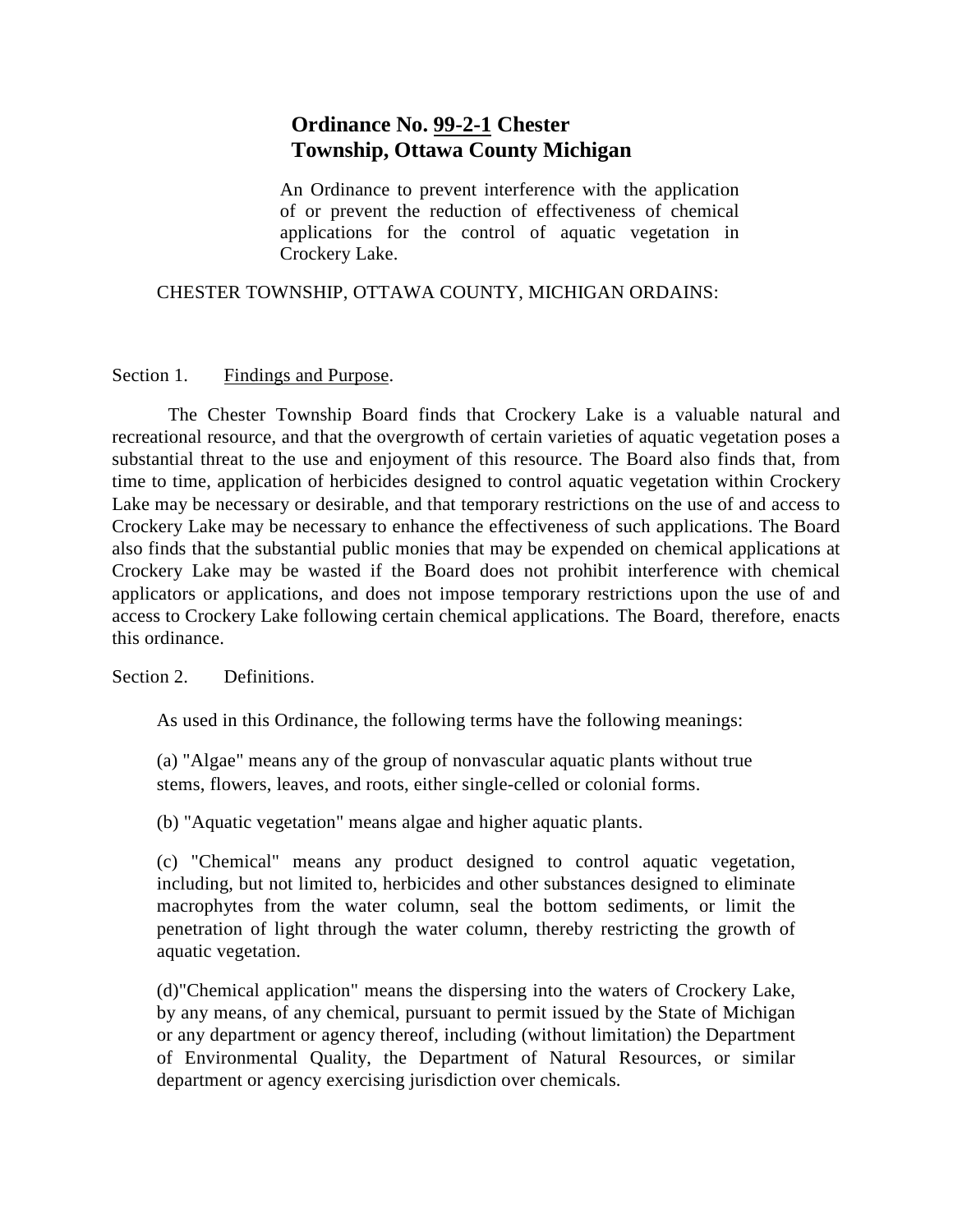(e) "Chemical applicator" means any public official, agent, or employee of the State of Michigan, the County of Ottawa, Chester Township, or other person (including any certified commercial applicator of chemicals) authorized by law, agreement or contract with any of the foregoing public entities to supervise or conduct a chemical application.

(f) "Higher aquatic plant" means any of a group of vascularized plants with true stems, flowers, leaves, and roots which live in water and belong to the class Angiospermae,

(g) "Water craft" means any boat, canoe, raft, jet-ski, vessel or similar thing (whether motorized or not motorized) that is used on or in water.

Section 3. Temporary Restriction on Access to Crockery Lake.

It shall be unlawful for any person to bathe in, wade in, swim in, operate any water craft upon, enter in, or otherwise disturb the waters of, Crockery Lake at the following times:

(1) during a chemical application, or

(2) within 24 hours following the completion of a chemical application.

## Section 4. **Interference with Chemical Applicator Prohibited.**

It shall be unlawful for any person to knowingly and intentionally hinder, obstruct, resist, or otherwise interfere with a chemical applicator or a chemical application. This section shall not be construed to prevent political demonstrations or expressions that do not violate Section 3 of this Ordinance or which are otherwise lawful.

Section 5. Penalty for Violation of Ordinance.

(a) Any person who violates Section 3 of this Ordinance shall be responsible for a municipal civil infraction, and upon a admission or determination of responsibility thereof, shall be subject to a fine of not more than Five Hundred and 00/100 (\$500.00) Dollars plus court costs. Each day that a violation occurs shall be considered to be a separate violation.

The issuance of a citation for a municipal civil infraction shall not in any way limit the Township in seeking enforcement of the provisions of this Ordinance, including, but not limited to, requesting a civil restraining order from any court of competent jurisdiction.

(b) Any person who violates Section 4 of this Ordinance shall be guilty of a misdemeanor, and upon conviction thereof, shall be subject to a fine of not more than Five Hundred and 00/100 (\$500.00) Dollars plus court costs, or imprisonment for not more than ninety (90) days, or both. Each day that a violation occurs shall be considered to be a separate violation.